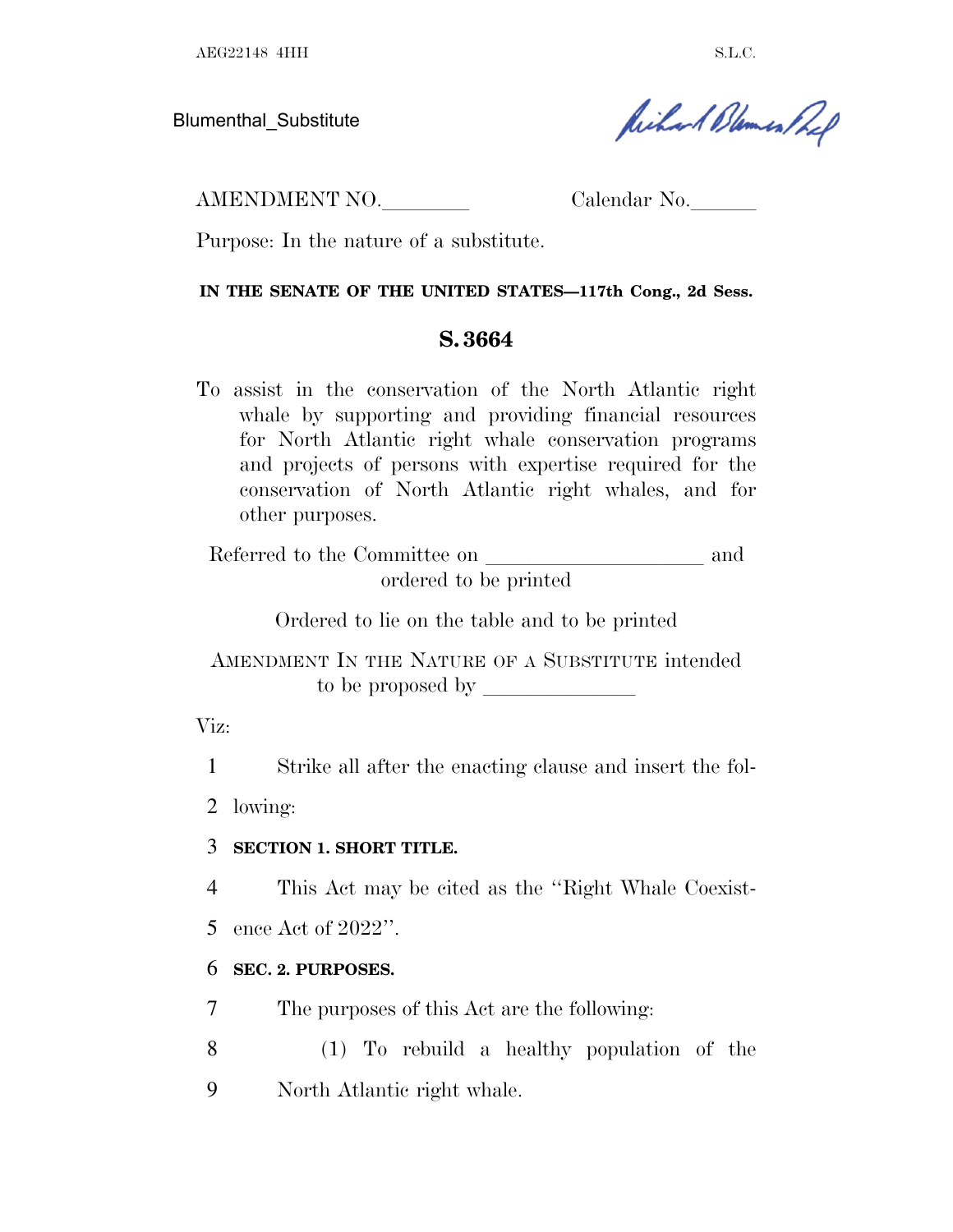(2) To assist in the conservation and protection of North Atlantic right whales by supporting North Atlantic right whale conservation programs that re- duce conflicts between North Atlantic right whales and human activities to sustainable levels. **TITLE I—NORTH ATLANTIC RIGHT WHALE CONSERVATION SEC. 101. NORTH ATLANTIC RIGHT WHALE CONSERVATION ASSISTANCE.** (a) ASSISTANCE.— (1) IN GENERAL.—Subject to the availability of funds and in consultation with other Federal offi- cials, the Secretary of Commerce (in this title re- ferred to as the ''Secretary'') shall provide competi- tive financial assistance, including multiyear grants, for projects designed to reduce the lethal and sub- lethal effects of human activities on North Atlantic right whales for which project proposals are ap- proved by the Secretary in accordance with this sec- tion. (2) USE OF EXISTING AUTHORITIES.—Assist- ance provided under this section shall be carried out in a manner consistent with authorities available to the Secretary under the Endangered Species Act of 1973 (16 U.S.C. 1531 et seq.) and the Marine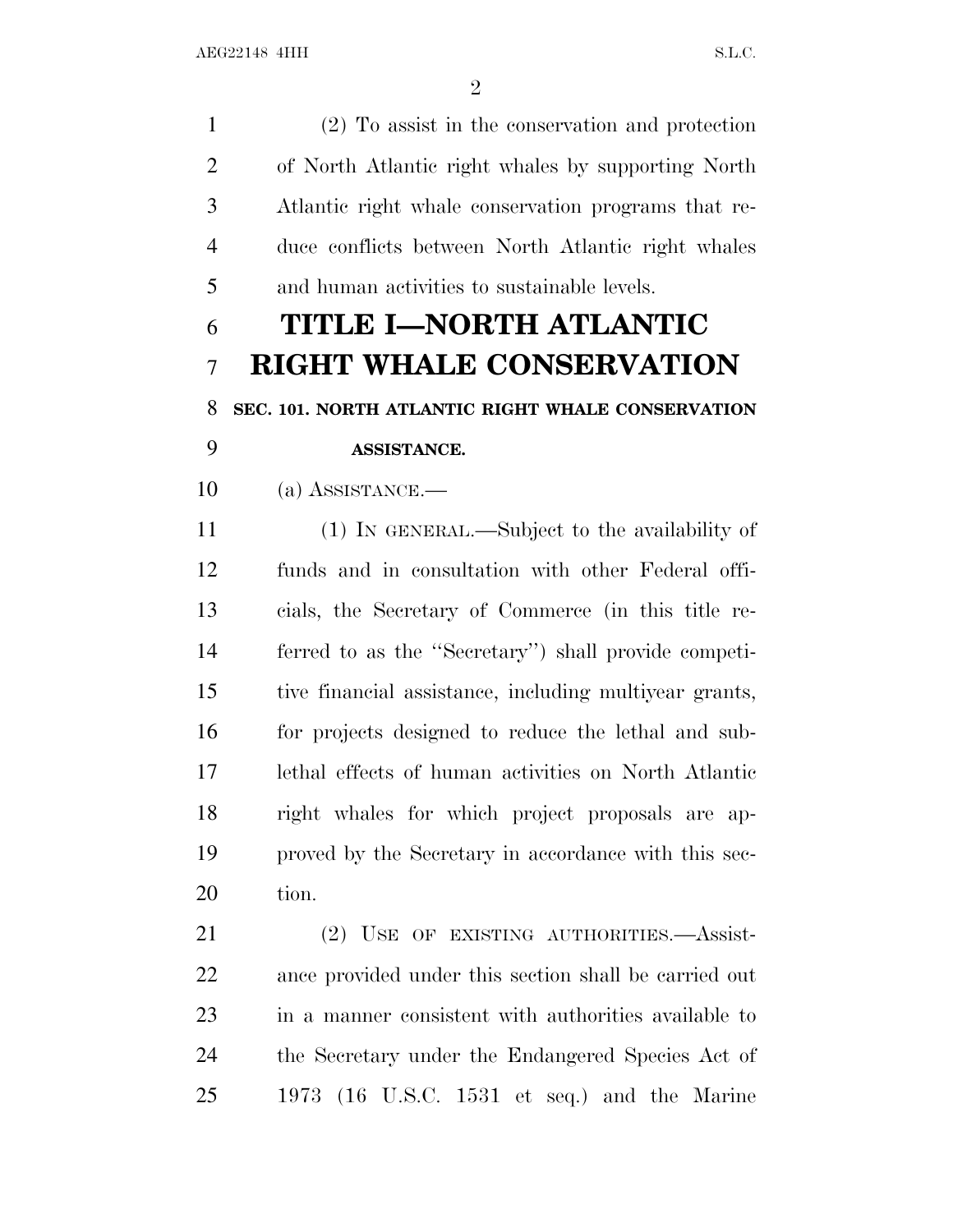| $\mathbf{1}$   | Mammal Protection Act of 1972 (16 U.S.C. 1361 et     |
|----------------|------------------------------------------------------|
| $\overline{2}$ | seq.).                                               |
| 3              | (b) PROJECT PROPOSALS.—                              |
| $\overline{4}$ | (1) ELIGIBLE APPLICANTS.—A project proposal          |
| 5              | may be submitted to the Secretary under this section |
| 6              | $by-$                                                |
| 7              | (A) relevant State and Tribal governments,           |
| 8              | research institutions, and nonprofit organiza-       |
| 9              | tions with expertise required for the conserva-      |
| 10             | tion of North Atlantic right whales; and             |
| 11             | (B) any other individual or entity, as de-           |
| 12             | termined appropriate by the Secretary, with the      |
| 13             | expertise required for the conservation of North     |
| 14             | Atlantic right whales, including—                    |
| 15             | (i) large whale disentanglement teams                |
| 16             | approved by the National Oceanic and At-             |
| 17             | mospheric Administration and members in              |
| 18             | good standing of the National Marine                 |
| 19             | Mammal Health and Stranding Response                 |
| 20             | Program;                                             |
| 21             | (ii) an owner or operator of a vessel,               |
| 22             | defined under section $3$ of title 1,<br>as          |
| 23             | United States Code; and                              |
| 24             | (iii) participants within sectors of the             |
| 25             | maritime industry, such as boating, ship-            |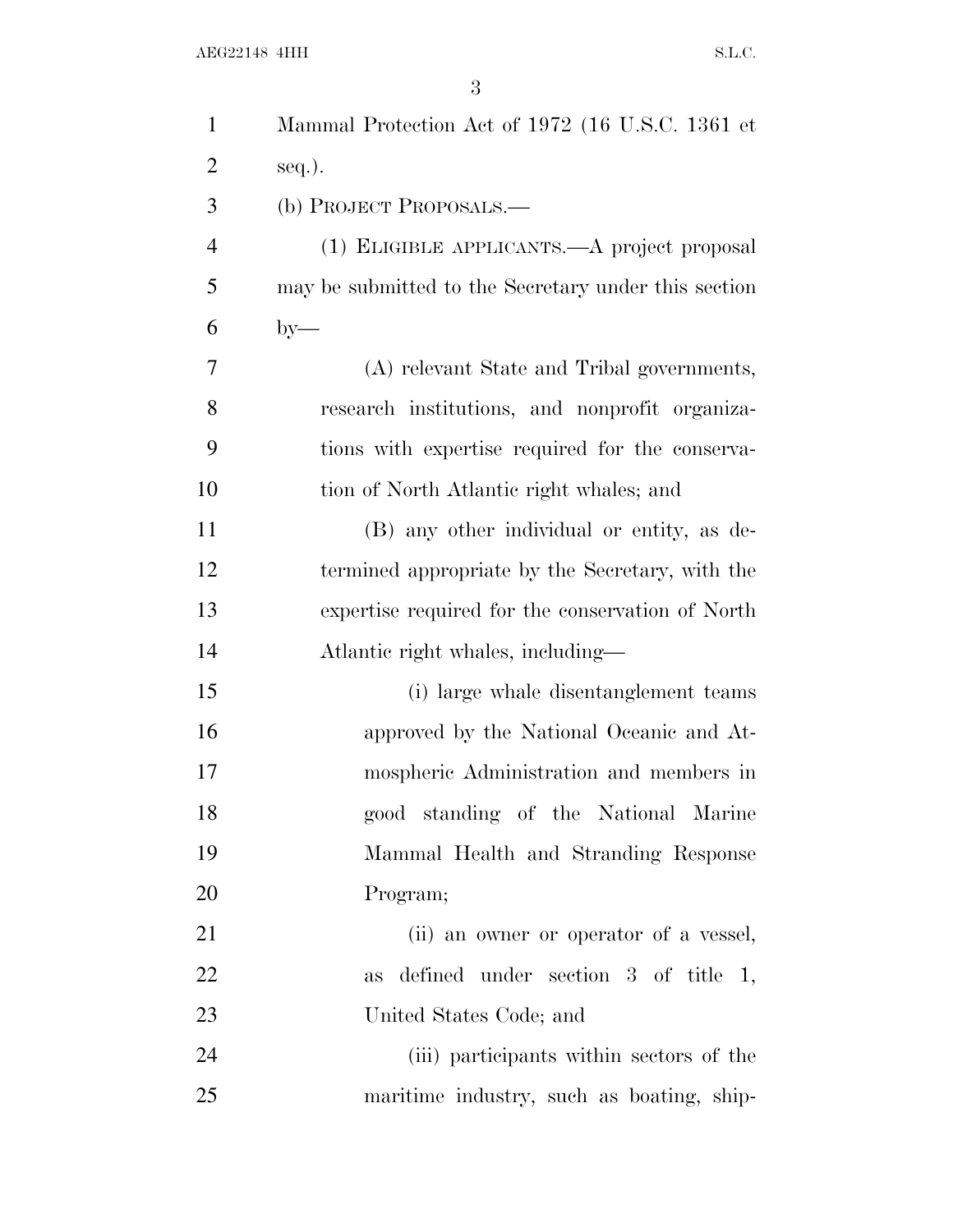| $\mathbf{1}$   | ping, fishing, fishing gear and rope manu-             |
|----------------|--------------------------------------------------------|
| $\overline{2}$ | facturing, and other maritime activities.              |
| 3              | (2) FEDERAL PARTNERSHIP OPPORTUNITIES.-                |
| $\overline{4}$ | A Federal agency may not be a lead entity or receive   |
| 5              | funding for a project under this section, but may be   |
| 6              | included as a partner or collaborator on a project     |
| 7              | that receives such funding.                            |
| 8              | (c) ANNUAL GRANT PROJECT PROPOSAL SOLICITA-            |
| 9              | TION, REVIEW, AND APPROVAL.—                           |
| 10             | (1) IN GENERAL.—The Secretary shall annu-              |
| 11             | $\text{ally}$ —                                        |
| 12             | (A) solicit project proposals for grants               |
| 13             | under this section;                                    |
| 14             | (B) provide to other Federal officials, as             |
| 15             | appropriate, copies of each proposal submitted         |
| 16             | in response to the solicitation; and                   |
| 17             | (C) review each such proposal on<br>$\mathbf{a}$       |
| 18             | timeline that recognizes the urgency of the de-        |
| 19             | clining North Atlantic right whale population to       |
| 20             | determine whether the proposal meets the cri-          |
| 21             | teria specified in subsection (d).                     |
| 22             | CONSULTATION; APPROVAL<br>(2)<br>OR<br>DIS-            |
| 23             | APPROVAL.—Subject to the availability of funds, the    |
| 24             | Secretary shall, with respect to each project proposal |
| 25             | submitted under this section, and after consulting     |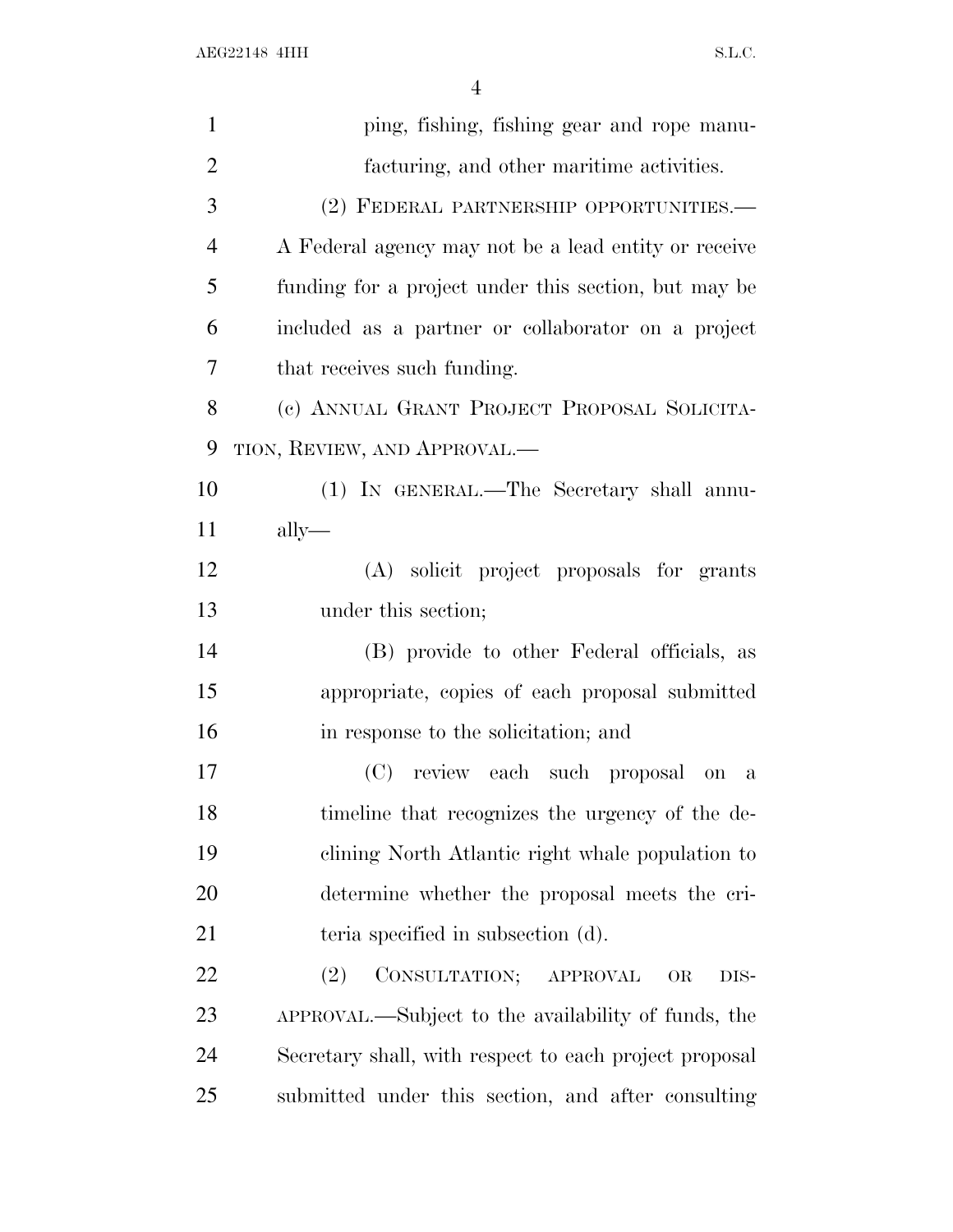| $\mathbf{1}$   | with other Federal officials, such as the Marine             |
|----------------|--------------------------------------------------------------|
| $\overline{2}$ | Mammal Commission, as appropriate—                           |
| 3              | (A) consult, with respect to the proposal,                   |
| $\overline{4}$ | with the government of each State, Tribal gov-               |
| 5              | ernment, and foreign country in which the                    |
| 6              | project is to be conducted;                                  |
| 7              | (B) take into consideration any comments                     |
| 8              | resulting from the consultation and input from               |
| 9              | fishing and other stakeholders on the potential              |
| 10             | impacts as a result of the proposal; and                     |
| 11             | (C) approve or disapprove the proposal in                    |
| 12             | accordance with subsections (d) and (e) and                  |
| 13             | provide written notification of the approval or              |
| 14             | disapproval to the individual or entity that sub-            |
| 15             | mitted the proposal, other Federal officials, and            |
| 16             | each State, Tribal government, and foreign                   |
| 17             | country described in subparagraph (A).                       |
| 18             | (d) CRITERIA FOR APPROVAL.—The Secretary may                 |
| 19             | approve a project proposal under this section that is likely |
| 20             | to aid in the recovery and sustainability of a viable popu-  |
| 21             | lation of North Atlantic right whales in the wild. Such      |
| 22             | projects shall—                                              |
| 23             | (1) address the unintentional conflicts between              |
| 24             | humans and North Atlantic right whales through de-           |
| 25             | velopment, testing, and use of innovative technology         |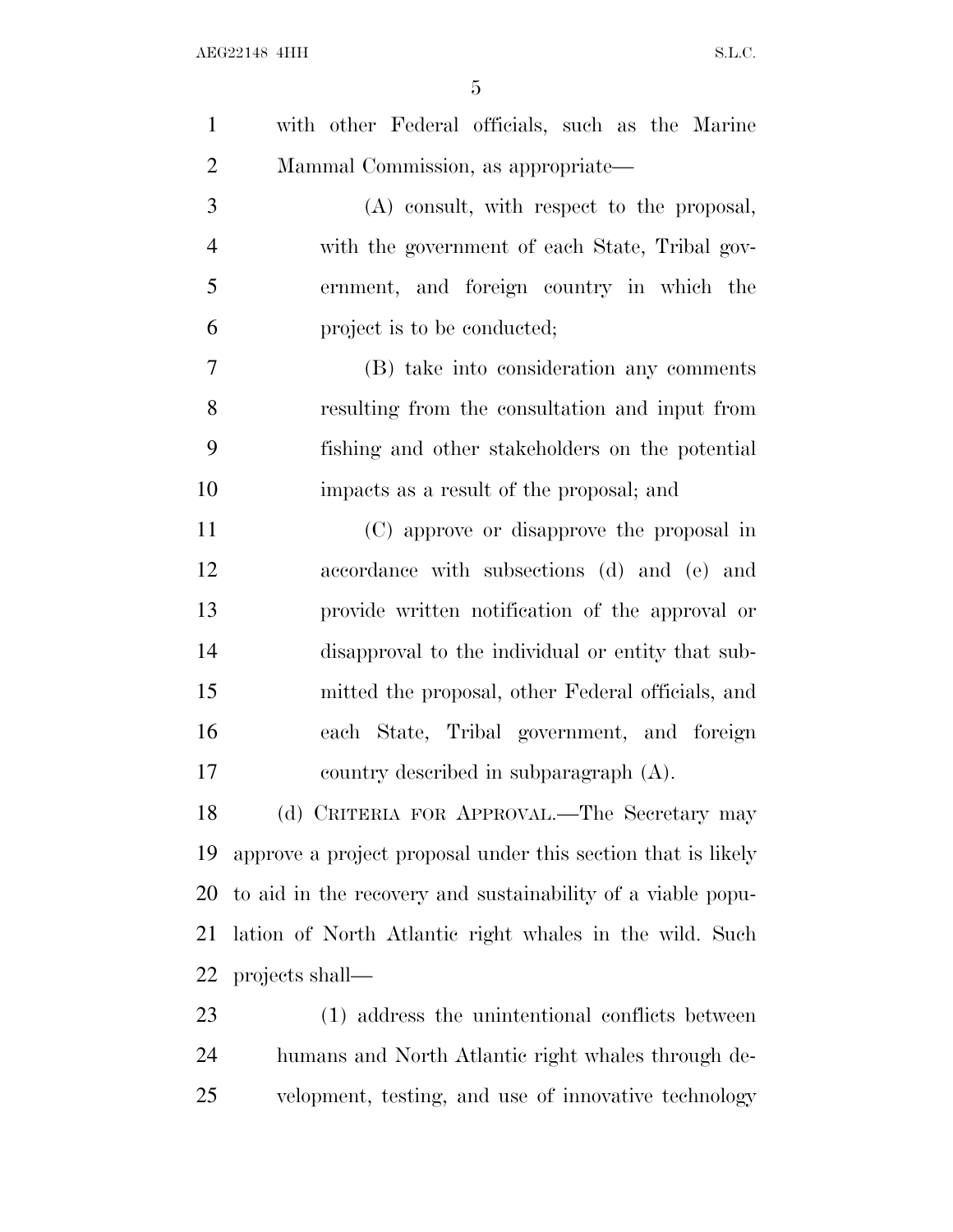| $\mathbf{1}$   | or other methods to reduce the lethal and sub-lethal      |
|----------------|-----------------------------------------------------------|
|                |                                                           |
| $\overline{2}$ | effects on North Atlantic right whales from fishing       |
| 3              | gear entanglements and vessel collisions; and             |
| $\overline{4}$ | $(2)(A)$ promote cooperative projects on such             |
| 5              | topics with foreign governments; or                       |
| 6              | (B) promote cooperative projects on such topics           |
| 7              | with affected local communities, small businesses         |
| 8              | such as fishermen, others in the maritime private         |
| 9              | sector, or nongovernmental organizations.                 |
| 10             | (e) PRIORITY.—In determining whether to fund              |
| 11             | project proposals under this section, the Secretary shall |
| 12             | prioritize projects—                                      |
| 13             | (1) with a substantial likelihood of reducing le-         |
| 14             | thal and sub-lethal effects on North Atlantic right       |
| 15             | whales from fishing gear entanglements or vessel          |
| 16             | collisions;                                               |
| 17             | (2) that include cooperation with private sector          |
| 18             | stakeholders; and                                         |
| 19             | (3) that demonstrate, or have the potential to            |
| 20             | provide, economic benefits to small businesses based      |
| 21             | in the United States.                                     |
| <u>22</u>      | (f) MATCHING REQUIREMENT.                                 |
| 23             | (1) IN GENERAL.—Except as provided in para-               |
| 24             | $graph(3)$ , the non-Federal share of the costs of an     |
|                |                                                           |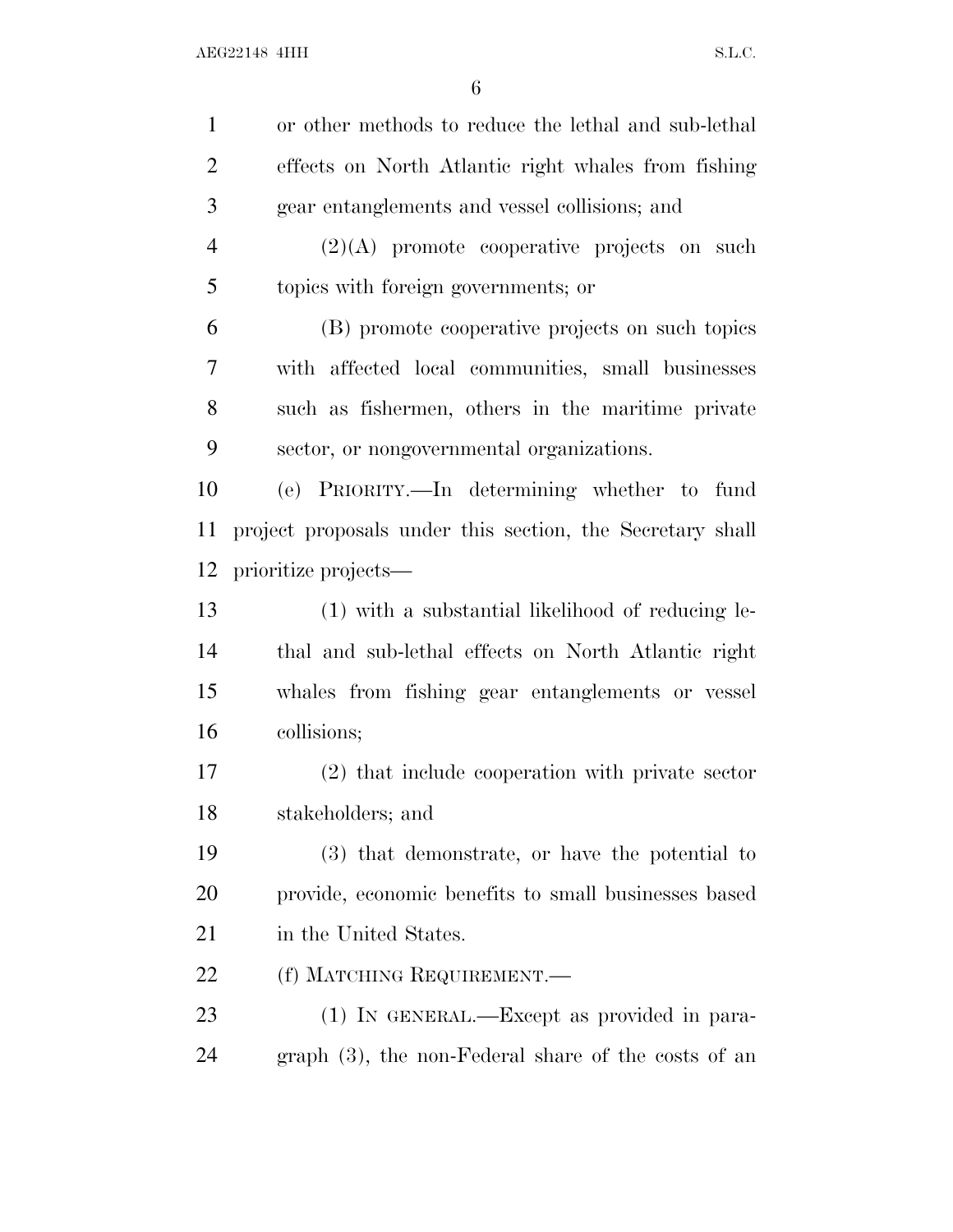activity conducted with financial assistance under 2 this section shall be 25 percent of such costs. (2) IN-KIND CONTRIBUTIONS.—The Secretary may apply to the non-Federal share of an activity conducted with financial assistance under this sec- tion the amount of funds, and the fair market value of property and services, provided by non-Federal sources and used for the activity. (3) WAIVER OF REQUIREMENTS.—The Sec- retary may waive the application of paragraph (1) if the Secretary finds that such waiver is necessary to support a conservation project that the Secretary has identified as of high priority. (g) PROHIBITED USES.— (1) IN GENERAL.—Except as provided in para- graph (2), funds awarded under this section may not be used to distribute resources to an entity or indi- vidual that is not a United States person (as defined 19 in section  $7701(a)(3)$  of the Internal Revenue Code of 1986). (2) EXCEPTION.—Funds awarded under this section may be used to distribute resources to a partnership that includes an entity or individual that is not a United States person (as defined in section 7701(a)(30) of the Internal Revenue Code of 1986)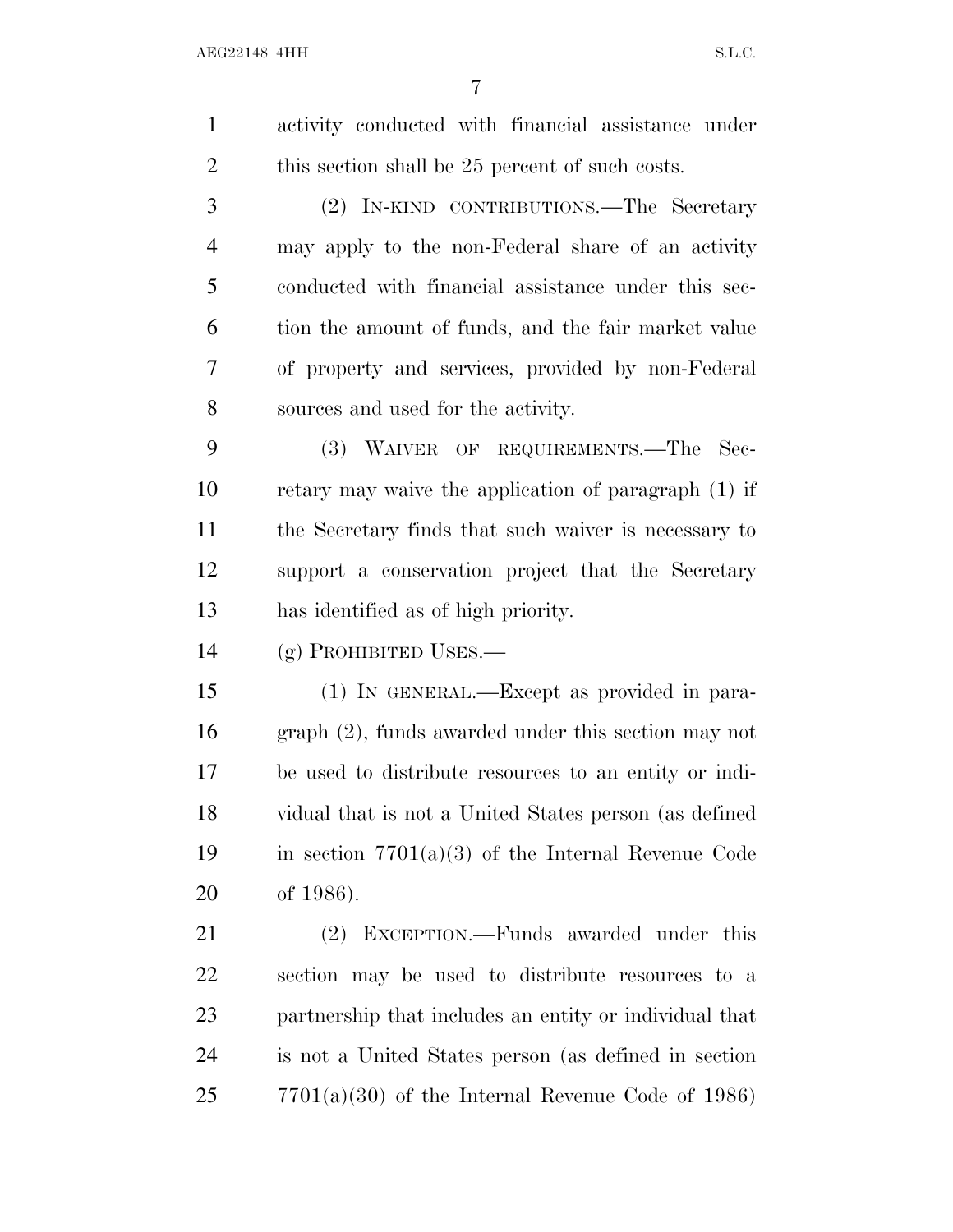if the resources are distributed directly to a partner in the partnership that is a United States person (as so defined).

(h) PROJECT REPORTING.—

 (1) IN GENERAL.—Each individual or entity that receives assistance under this section for a project shall submit to the Secretary periodic reports (at such intervals as the Secretary may require) that include all information that the Secretary, after con- sultation with other government officials, determines is necessary to evaluate the progress and success of the project for the purposes of ensuring positive re- sults, assessing problems, and fostering improve-ments.

 (2) AVAILABILITY TO THE PUBLIC.—Reports under paragraph (1) shall be made available to the public in a timely manner.

#### **SEC. 102. REPORT TO CONGRESS.**

 Not later than 2 years after the date of enactment of this Act, and every 5 years thereafter, the Secretary shall submit to the Committee on Commerce, Science, and Transportation of the Senate and the Committee on Nat- ural Resources of the House of Representatives a report on the results and effectiveness of projects receiving as-sistance provided under this title, including recommenda-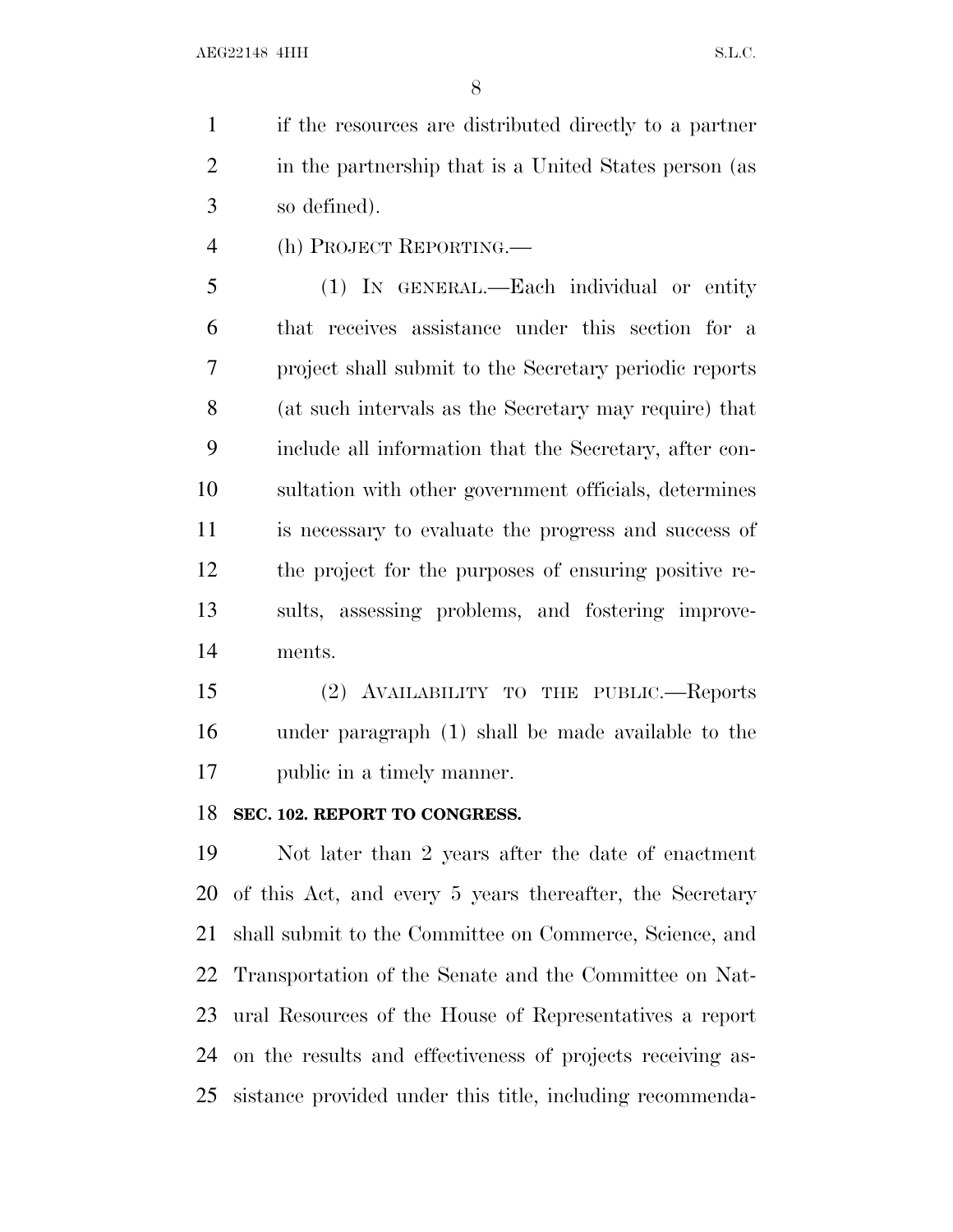tions concerning how this title might be improved and whether funding for this title should be continued in the future.

**SEC. 103. FUNDING.**

(a) AUTHORIZATION OF APPROPRIATIONS.—

 (1) AUTHORIZATION.—There is authorized to be appropriated to the Secretary to carry out this title \$15,000,000 for each of fiscal years 2023 through 2032.

 (2) ADMINISTRATIVE EXPENSES.—Of the amounts authorized to be appropriated under this subsection for a fiscal year, the Secretary may ex- pend not more than 5 percent, or up to \$80,000, whichever is greater, to pay the administrative ex-penses necessary to carry out this title.

 (3) SUPPLEMENT NOT SUPPLANT.—The amount authorized to be appropriated by paragraph (1) shall supplement and not supplant other amounts available to the Secretary.

 (b) ACCEPTANCE AND USE OF DONATIONS.—The Secretary may accept, receive, solicit, hold, administer, and use any gift, devise, or bequest, consistent with policy of the Department of Commerce in effect on the date of enactment of this Act, to provide assistance under section 101.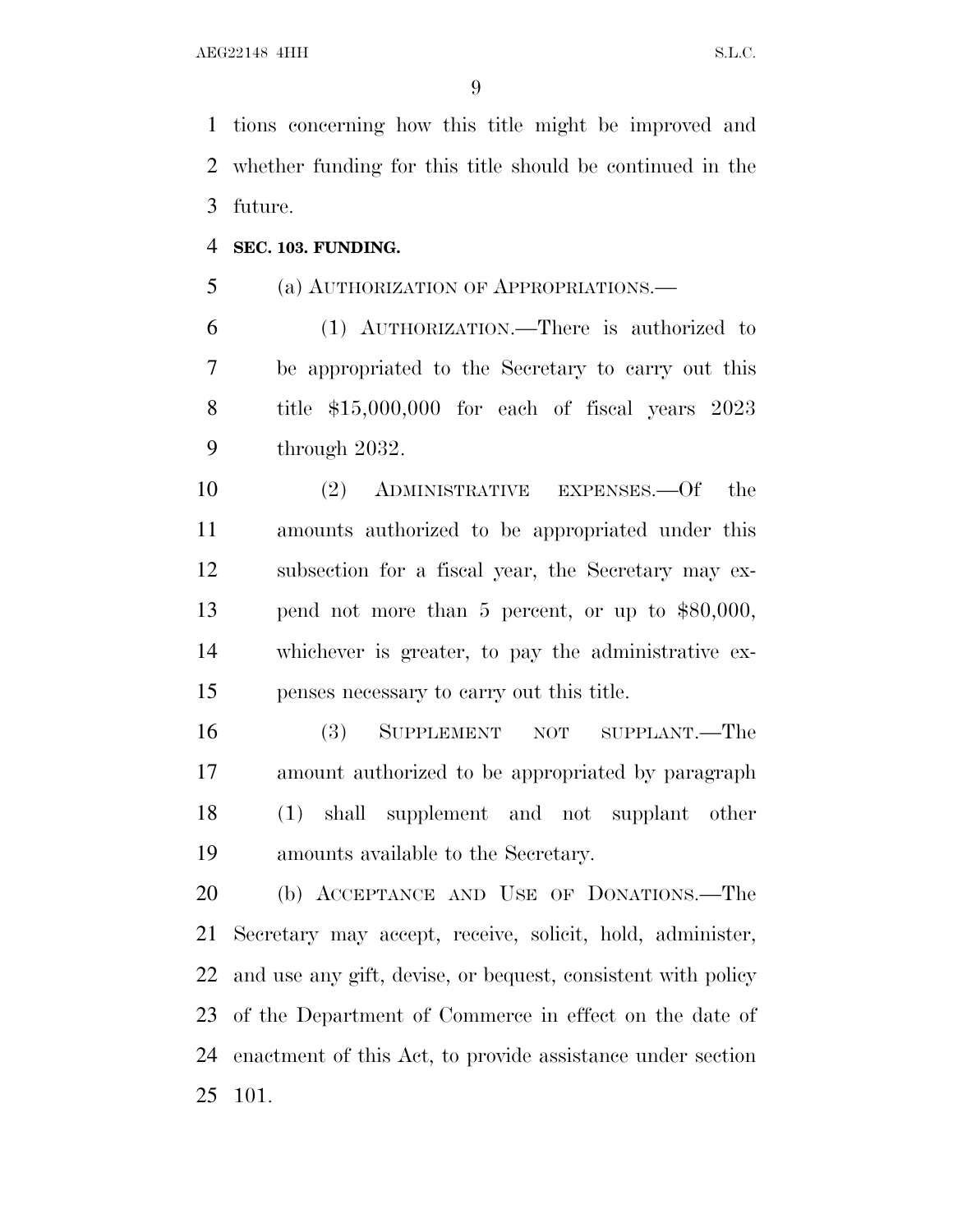# **TITLE II—CONTINUOUS PLANKTON RECORDER**

#### **SEC. 201. SURVEY.**

 (a) I<sup>N</sup> GENERAL.—Not later than 180 days after the date of enactment of this Act, and on an ongoing basis thereafter, the Secretary of Commerce shall conduct a Continuous Plankton Recorder survey.

 (b) REQUIRED ELEMENTS.—For the purpose of con- ducting the survey required under subsection (a), the Northeast Fisheries Science Center shall—

 (1) to the extent possible, utilize the resources of and partner with, on a volunteer basis, research institutions, nonprofit organizations, commercial ves-sels, and other Federal agencies;

 (2) in as short a time as possible, ensure rel- evant survey samples and results are analyzed, stored, archived, and made publicly available;

 (3) prioritize the collection of plankton samples and data that inform the conservation of North At-lantic right whales; and

 (4) to the extent practicable, coordinate with the Government of Canada to develop a transbound- ary understanding of plankton abundance and dis-tribution.